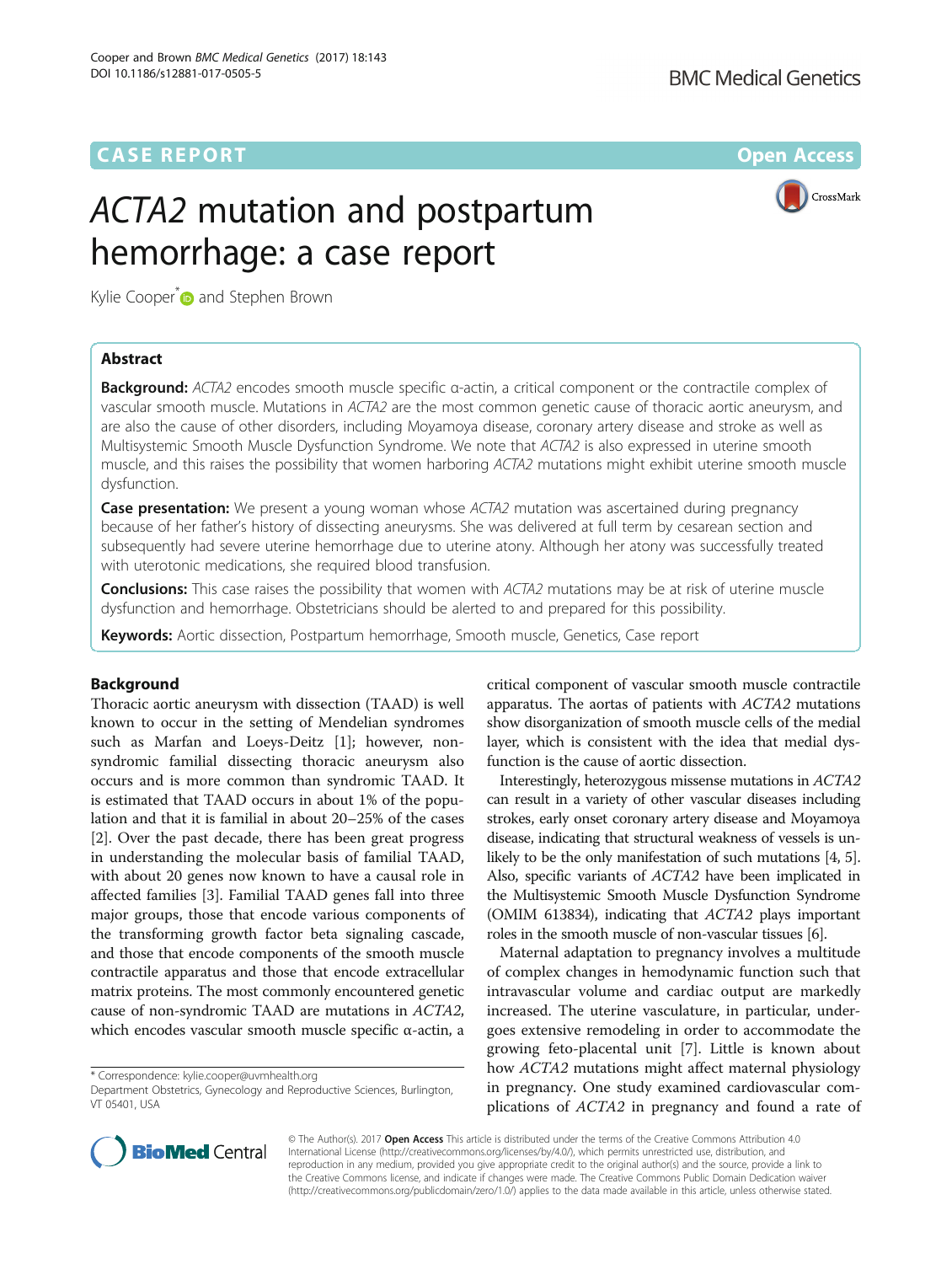6% for third trimester or postpartum aortic dissection in a cohort of fifty three women either at risk of inheriting or diagnosed ACTA2 [\[8](#page-2-0)]. In the cohort of thirty nine women with ACTA2 mutation the rate of peripartum dissection was 20%, a dramatic increase above baseline peripartum risk of 0.6%. This report confirms that severe vascular complications can and do occur in the setting of ACTA2 mutations, but does not discuss other possible pregnancy complications.

Although the most abundant and best studied myometrial actin is the gamma isoform, the gravid uterus also expresses alpha 2 smooth muscle actin [\[9](#page-2-0)], which raises the possibility that ACTA2 mutations could lead to abnormal myometrial function. During pregnancy, myometrial composition, physiology and histology are continuously evolving. Actin, the main contributor to the myometrial contractile unit and component of cytoskeleton has been shown to undergo adaptations in both alpha and gamma expression in the rat [\[10\]](#page-2-0). Temporal changes in expression and localization likely prepares the uterus for contractions and labor. Given that alpha smooth muscle actin is expressed in uterine myocytes and is involved in uterine remodeling in pregnancy, it would not be surprising to find that ACTA2 mutations can impact uterine muscle function.

We aim to highlight the importance of clinical evaluation, reproductive counseling and appropriate obstetrical management in reproductive aged women with ACTA2 mutations by reporting a case of a pregnant woman whose delivery was complicated by severe postpartum hemorrhage, plausibly related to ACTA2 mutation and uterine smooth muscle cell dysfunction.

#### Case presentation

A healthy 26 year old woman presented for prenatal care with her first pregnancy. Her family history was significant for concern for Marfan Syndrome in her father due to his history of iliac artery dissection at the age of 19 followed by a thoracic aortic dissection requiring surgical repair and replacement of the aortic valve at the age of 21. He had since had another aortic valve replacement and was alive and well at the age of 53. Previous clinical genetic evaluation of both the patient and her father had determined that neither met diagnostic criteria for Marfan Syndrome. The patient's father reported that his father died in his early 40s of a "heart attack". He distinctly remembers that the autopsy of his father showed that the blood vessels of his heart were "filled with muscle". None of his 4 siblings is affected with any significant heart disease or stroke. The patient herself had undergone screening echocardiograms as a child due to this family history with no abnormalities noted and no notable cardiac or vascular problems.

In light of her father's significant vascular pathology the patient was counseled of a high likelihood for an inherited predisposition for aortic dissection. She was further counseled that the best way to pursue this possibility would be to screen her father for mutations in genes known to be involved in aortopathy. In the meantime, the patient underwent an echocardiogram at 16 weeks gestation, and this showed that her aortic root had an internal diameter of 3.7 cm (normal range 2.0–3.7 cm) and no other abnormal findings. The patient's father agreed to testing, and a Next-Gen sequencing panel for aortopathy genes was ordered. A total of 25 genes, including, ACTA2, CBS, COL3A1, COL5A1, COL5A2, FBN1, FBN2, FLNA, MFAP5, MED12, MYH11, MYLK, NOTCH1, PRKG1, SKI, SLC2A10, SMAD3, SMAD4, TGFB2, TGFB3, TGFBR1, TGFBR2, FOXE3, LOX, MAT2A were sequenced.

Sequencing revealed a pathogenic variant in exon 4 of ACTA2, which changes Asparagine to Serine at position 117 (N117S). Amino acid residues 117 and 118 of ACTA2 are thought to play a critical role in actin polymerization [[11](#page-2-0)], and N117S has been previously reported in a family with TAAD [\[12\]](#page-2-0). Other families with a different substitution at the same codon (N117 T and N117I [[13](#page-2-0)]) and the adjacent residue (R118Q [\[4\]](#page-2-0)) have also been reported. Targeted analysis of the patient's ACTA2 gene revealed she had inherited the N117S variant from her father.

The patient's prenatal course was uncomplicated except for a diagnosis of gestational hypertension at term for which her labor was induced at  $39 + 3$  weeks gestational age. Due to non-reassuring fetal assessment she underwent a low transverse cesarean section that was complicated by uterine atony. Administration of uterotonic medications improved her uterine muscle tone intraoperatively; however, in the immediate hours following delivery patient began to have heavy vaginal bleeding, likely due to ongoing uterine atony. Physical exam revealed a large, boggy and distended uterus containing approximately 1000 mL of blood clot consistent with continued atony. Management included manual evacuation of clot and additional uterotonic medication. Her total estimated blood loss was 3000 mL, which was associated with a significant drop in Hematocrit from 37 to 25%. She was transfused 3 units of packed red blood cells and subsequently recovered well with normal lochia and postpartum course.

#### Discussion and conclusions

The risks of aortic dissection, coronary artery disease and stroke associated with missense mutations in ACTA2 are well known. The case we present raises the possibility that there may also be risks of uterine atony and hemorrhage in reproductive age women.

Certainly there is both animal and human data that demonstrates uterine smooth muscle adaptation and